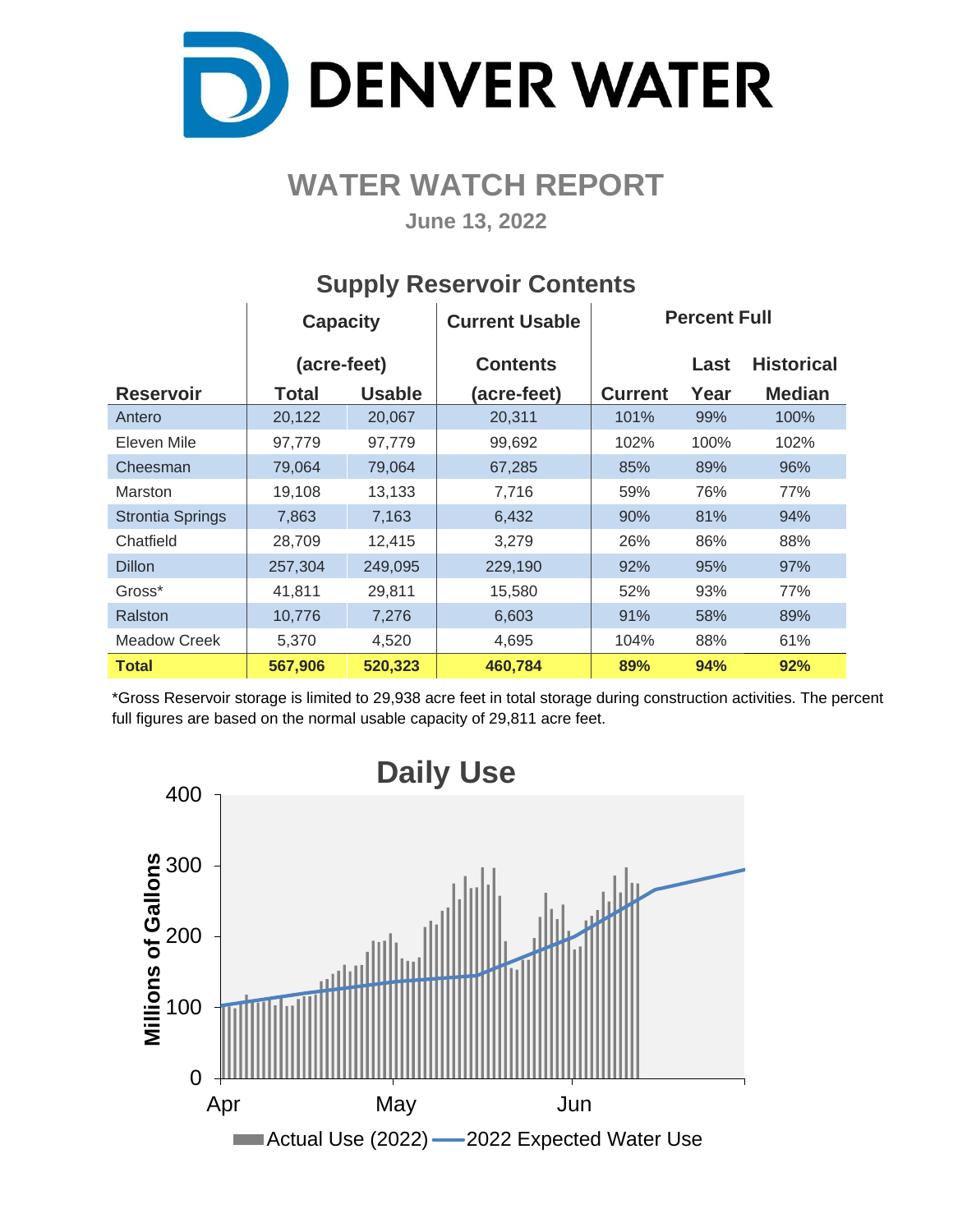# **Supply Reservoir Contents**



Note: Denver Water forecasts seasonal reservoir storage contents under dry future weather, normal future weather and wet future weather scenarios.

Gross Reservoir storage is limited to 29,938 acre feet in total storage during construction activities. The percent full figures are based on the normal usable capacity of 29,811 acre feet.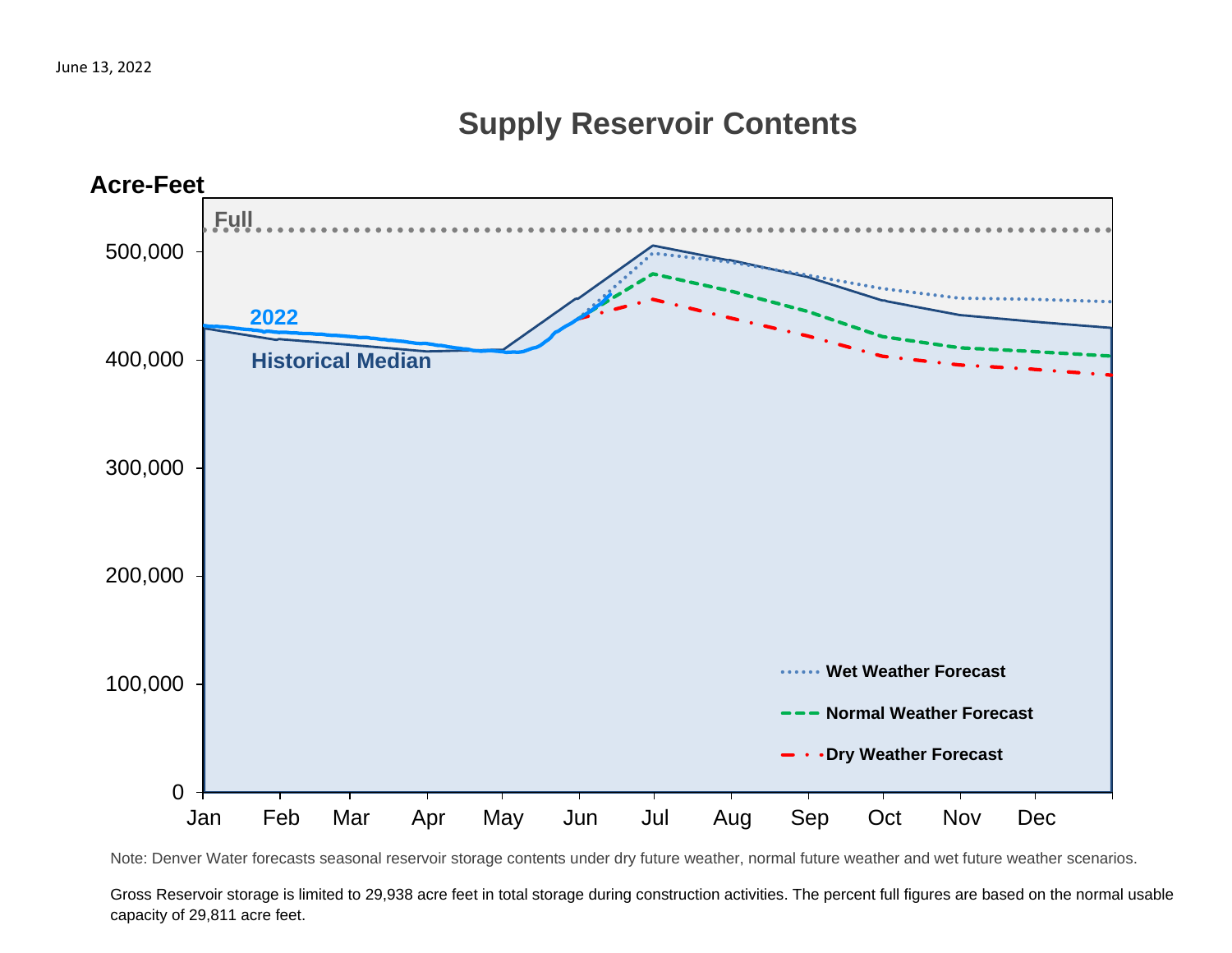

# **June Precipitation**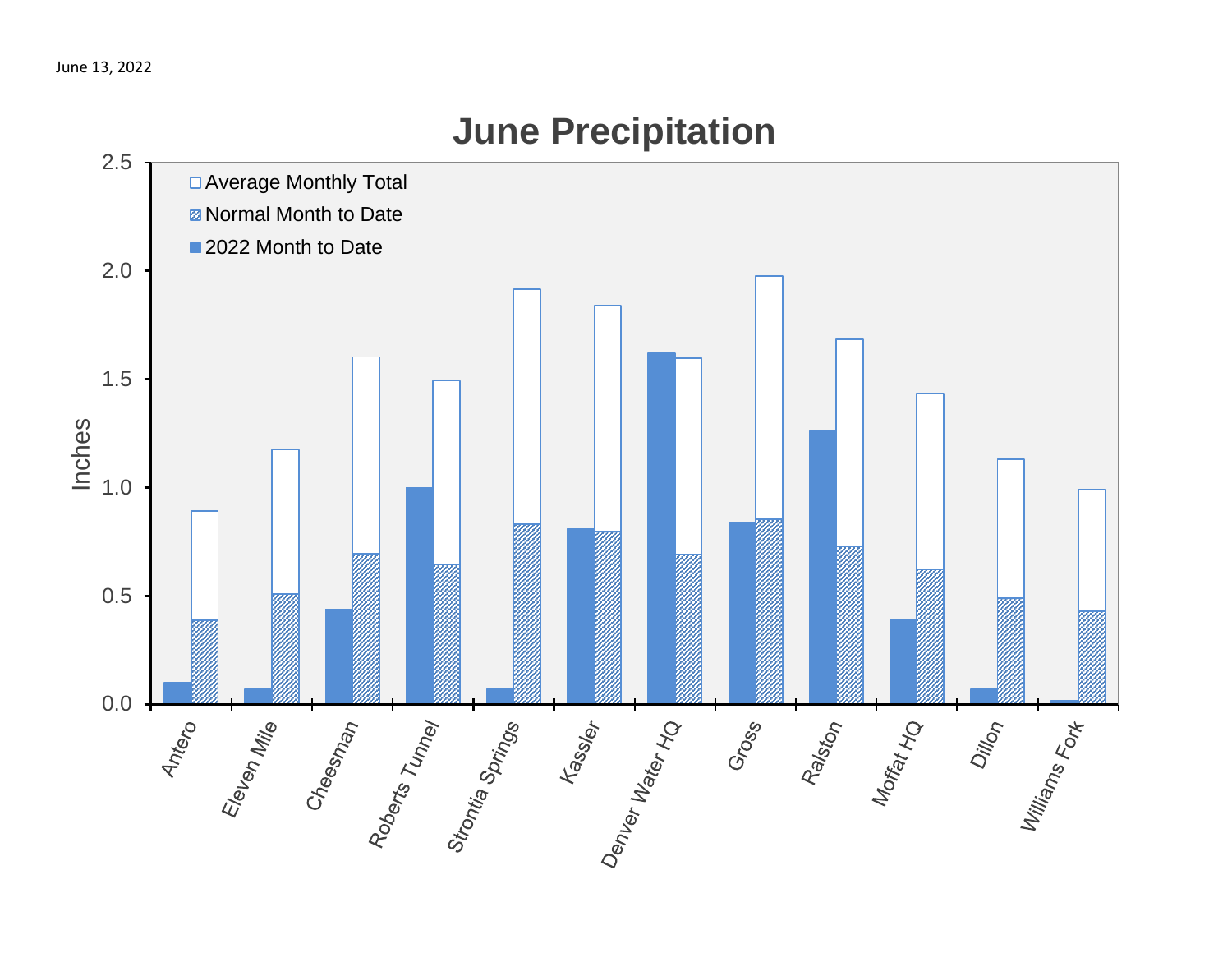

Data are from the 7 Snotel stations above Denver Water's Upper South Platte diversion

## **Snowpack: Colorado River Watershed**



## **Snowpack: South Platte River Watershed**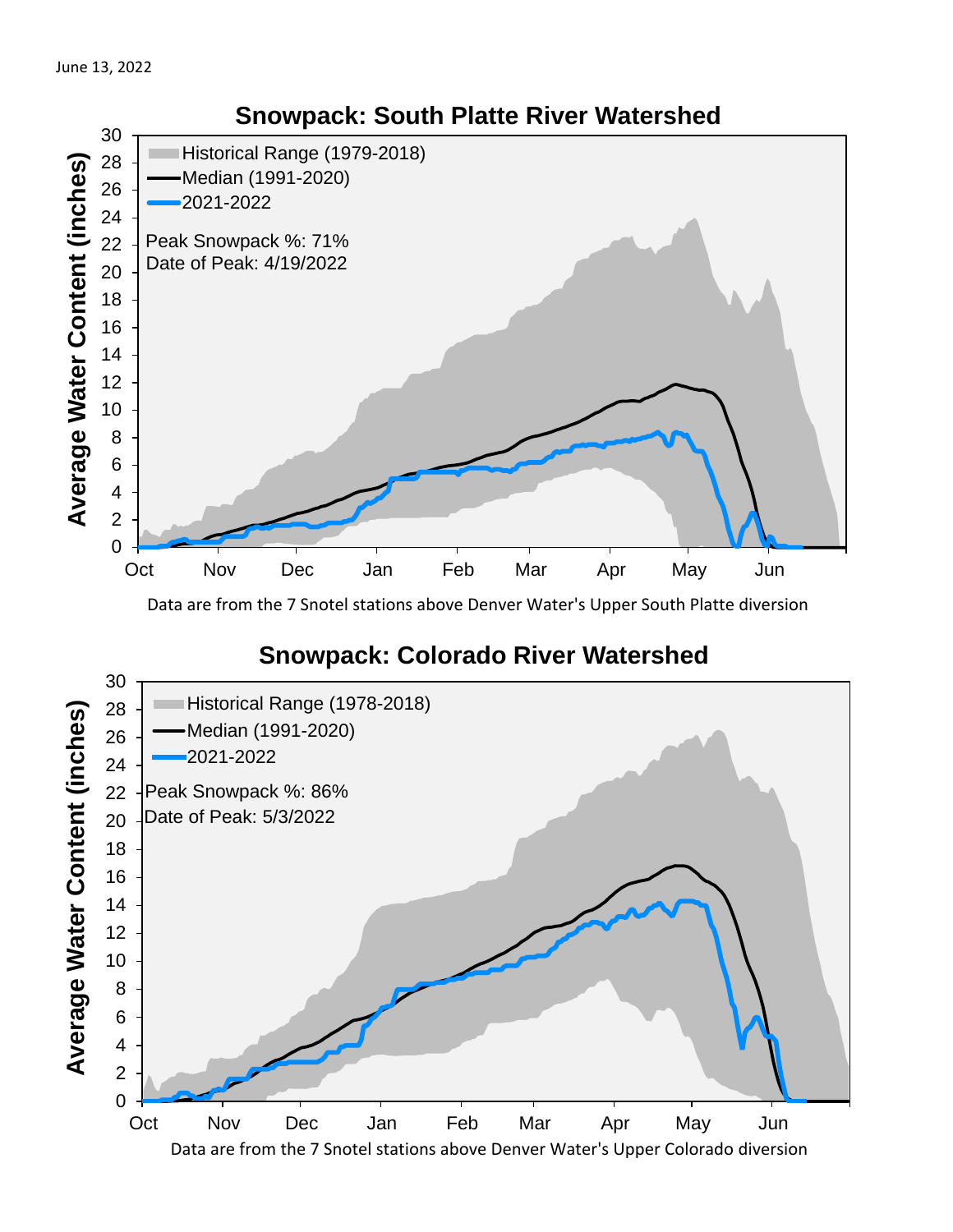

#### **CUMULATIVE PRECIPITATION: COLORADO RIVER WATERSHED**



**CUMULATIVE PRECIPITATION: SOUTH PLATTE RIVER WATERSHED**

Data are from the 7 SNOTEL stations above Denver Water's Upper Colorado diversion facilities.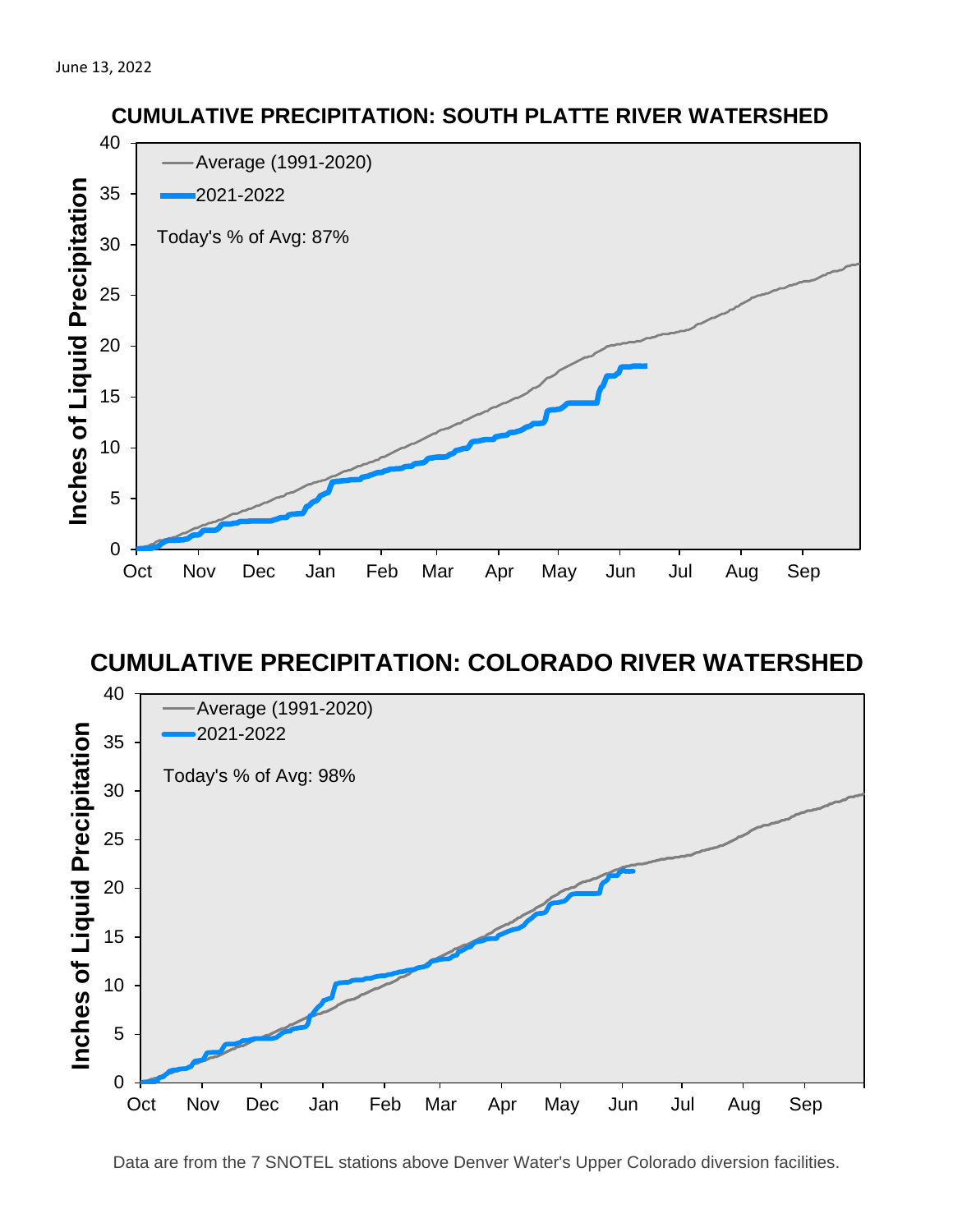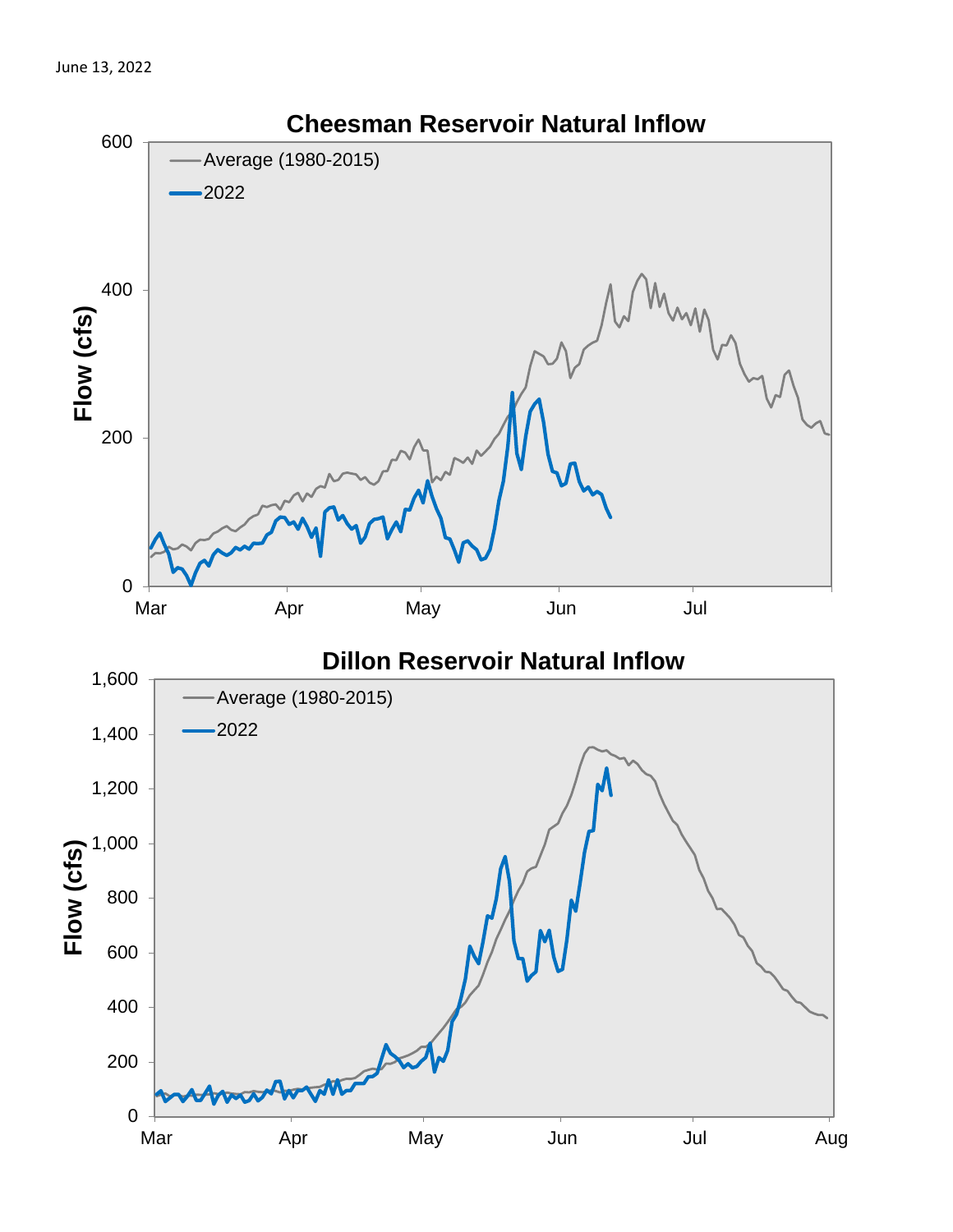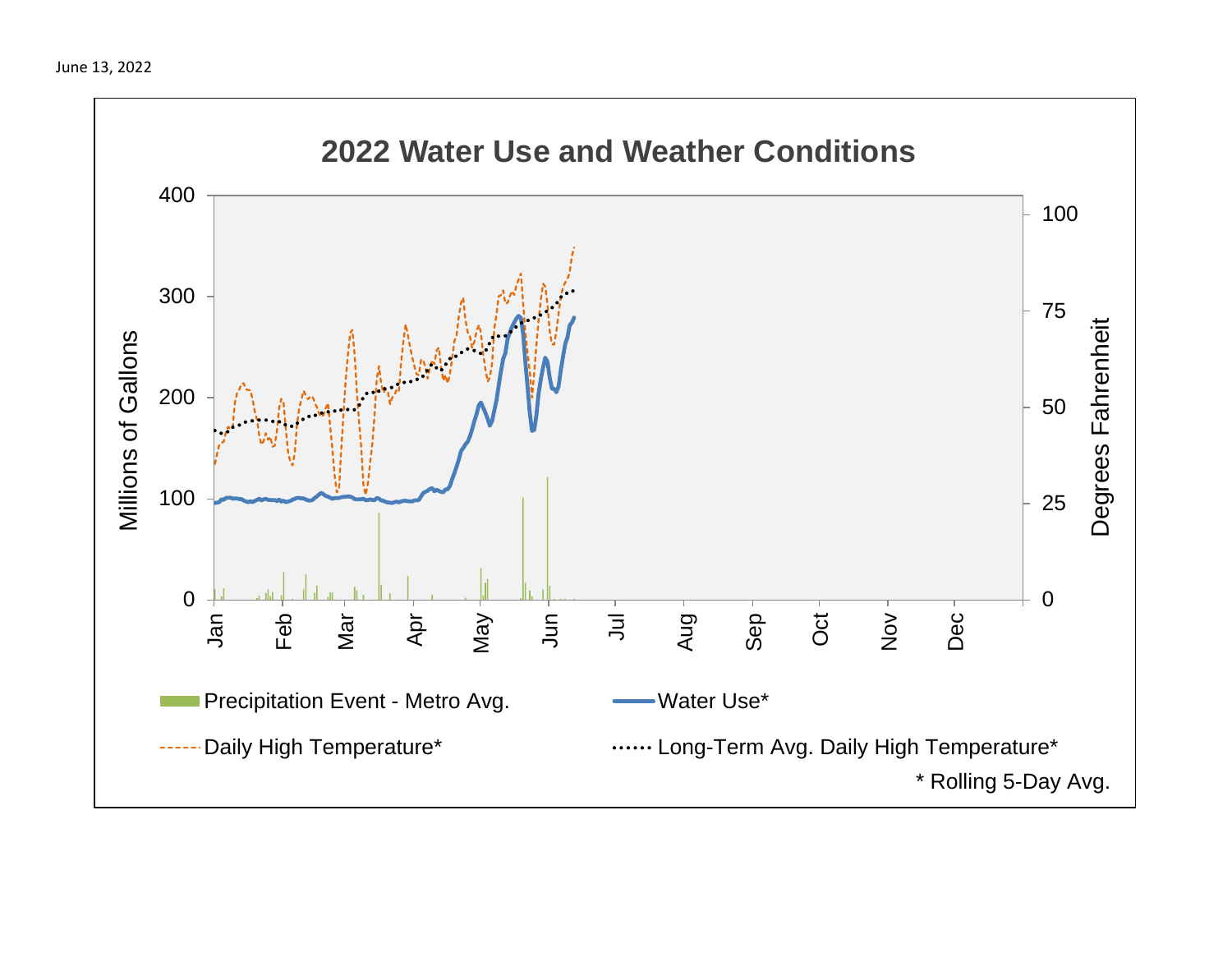| <b>Denver Water Use and Reservoir Contents 2022</b>   |   |                  |           |     |                 |            |            |         |     |     |     |     |     |     |         |
|-------------------------------------------------------|---|------------------|-----------|-----|-----------------|------------|------------|---------|-----|-----|-----|-----|-----|-----|---------|
|                                                       |   |                  | Jan       | Feb | Mar             | Apr        | May        | Jun     | Jul | Aug | Sep | Oct | Nov | Dec | YTD-Avg |
| Predicted End-of-Month Supply Reservoir               |   |                  |           |     |                 |            |            | 471,000 |     |     |     |     |     |     |         |
| Contents (Full = $518,449$ AF)                        |   |                  |           |     |                 |            |            |         |     |     |     |     |     |     |         |
| Actual End-of-Month Supply<br>Reservoir Contents (AF) |   |                  | 425,595   |     | 421,903 415,083 | 407,905    | 438,115    |         |     |     |     |     |     |     |         |
| Actual % Full                                         |   |                  | 82%       | 81% | 80%             | 79%        | 85%        |         |     |     |     |     |     |     |         |
| Historical Median % Full                              |   |                  | 81%       | 80% | 79%             | 79%        | 88%        | 98%     | 95% | 92% | 88% | 85% | 84% | 83% |         |
| 2022 Expected Daily Use (MG)                          |   |                  | 105       | 104 | 102             | 120        | 157        | 257     | 298 | 292 | 270 | 158 | 105 | 101 | 128     |
| Actual Daily Use (MG)                                 |   | $\mathbf{1}$     | 92        | 98  | 102             | 102        | 192        | 182     |     |     |     |     |     |     |         |
|                                                       |   | $\overline{2}$   | 100       | 95  | 101             | 102        | 169        | 186     |     |     |     |     |     |     |         |
|                                                       |   | 3                | 100       | 100 | 101             | 99         | 166        | 223     |     |     |     |     |     |     |         |
|                                                       |   | $\overline{4}$   | 105       | 105 | 100             | 109        | 165        | 229     |     |     |     |     |     |     |         |
|                                                       |   | 5                | 99        | 97  | 95              | 118        | 171        | 237     |     |     |     |     |     |     |         |
|                                                       |   | 6                | 101       | 103 | 100             | 108        | 214        | 263     |     |     |     |     |     |     |         |
|                                                       |   | $\overline{7}$   | 100       | 100 | 102             | 107        | 222        | 250     |     |     |     |     |     |     |         |
|                                                       |   | 8                | 101       | 100 | 101             | 108        | 217        | 286     |     |     |     |     |     |     |         |
|                                                       |   | $\boldsymbol{9}$ | 101       | 102 | 103             | 112        | 236        | 262     |     |     |     |     |     |     |         |
|                                                       | D | 10               | 99        | 98  | 88              | 103        | 241        | 298     |     |     |     |     |     |     |         |
|                                                       | Α | 11               | 100       | 97  | 100             | 115        | 275        | 276     |     |     |     |     |     |     |         |
|                                                       | Υ | 12               | 98        | 96  | 105             | 102        | 253        | 275     |     |     |     |     |     |     |         |
|                                                       |   | 13               | 101       | 99  | 98              | 103        | 285        |         |     |     |     |     |     |     |         |
|                                                       | O | 14               | 93        | 105 | 102             | 112        | 268        |         |     |     |     |     |     |     |         |
|                                                       | F | 15               | 96        | 108 | 99              | 116        | 269        |         |     |     |     |     |     |     |         |
|                                                       |   | 16               | 96        | 105 | 97              | 116        | 297        |         |     |     |     |     |     |     |         |
|                                                       | M | 17               | 103       | 106 | 96              | 118        | 273        |         |     |     |     |     |     |     |         |
|                                                       | O | 18               | 96        | 106 | 97              | 137        | 297        |         |     |     |     |     |     |     |         |
|                                                       | N | 19               | 100       | 98  | 96              | 140        | 257        |         |     |     |     |     |     |     |         |
|                                                       | T | 20               | 100       | 99  | 97              | 148        | 194        |         |     |     |     |     |     |     |         |
|                                                       | н | 21               | 102       | 102 | 96              | 152        | 156        |         |     |     |     |     |     |     |         |
|                                                       |   | 22               | 95        | 100 | 94              | 160        | 153        |         |     |     |     |     |     |     |         |
|                                                       |   | 23               | 102       | 102 | 102             | 151        | 167        |         |     |     |     |     |     |     |         |
|                                                       |   | 24               | 102       | 102 | 98              | 159        | 167        |         |     |     |     |     |     |     |         |
|                                                       |   | 25               | 95        | 99  | 93              | 160        | 198        |         |     |     |     |     |     |     |         |
|                                                       |   | 26               | 101       | 103 | 101             | 178        | 228        |         |     |     |     |     |     |     |         |
|                                                       |   | 27               | 94        | 104 | 97              | 194        | 262        |         |     |     |     |     |     |     |         |
|                                                       |   | 28<br>29         | 103<br>96 | 103 | 102             | 192        | 239<br>224 |         |     |     |     |     |     |     |         |
|                                                       |   | 30               | 102       |     | 96<br>92        | 194<br>204 | 245        |         |     |     |     |     |     |     |         |
|                                                       |   | 31               | 91        |     | 101             |            | 208        |         |     |     |     |     |     |     |         |
| <b>Monthly Average</b>                                |   |                  | 99        | 101 | 98              | 134        | 223        | 247     |     |     |     |     |     |     | 140     |
| % of 2022 Expected Daily Use                          |   |                  | 94%       | 97% | 97%             | 112%       | 142%       | 96%     |     |     |     |     |     |     | 109%    |

Notes: 1) "AF" denotes acre-feet. "MG" denotes million gallons. 2) Expected Daily Use is based on historical use with normal weather conditions. 3) The predicted end-of-month supply reservoir contents figures assume normal weather after June 6<sup>th</sup>, 2022. 4) The differences between predicted and actual end-of-month supply reservoir contents are the result of normal estimation error of daily use, supply, evaporation, carriage losses and raw water deliveries. 5) Predicted supply reservoir contents last updated on June 6<sup>th</sup>, 2022. 6) Daily water figures are subject to change.